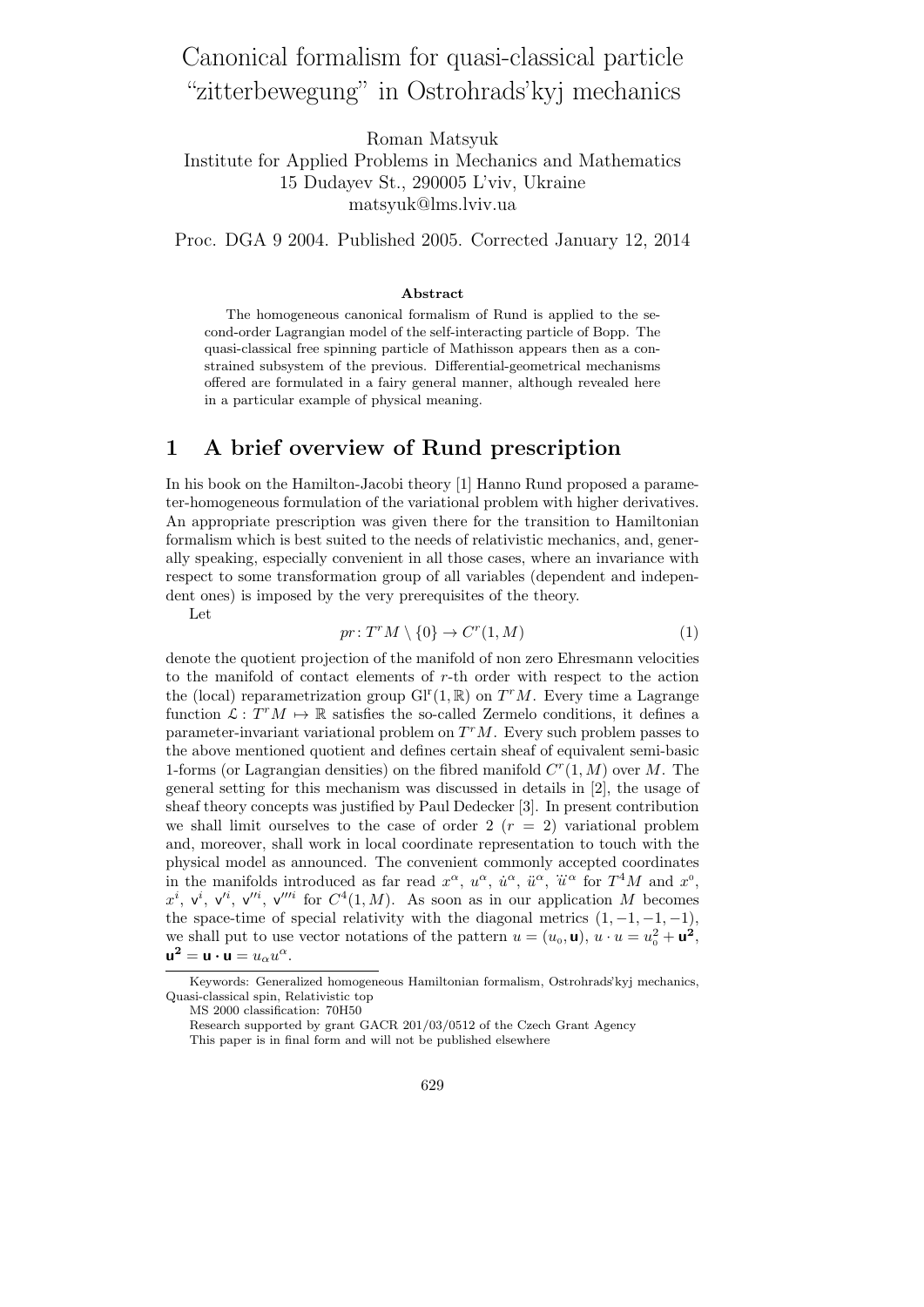$$
u^{\alpha} \frac{\partial \mathcal{L}}{\partial \dot{u}^{\alpha}} \equiv 0
$$
  

$$
u^{\alpha} \frac{\partial \mathcal{L}}{\partial u^{\alpha}} + 2 \dot{u}^{\alpha} \frac{\partial \mathcal{L}}{\partial \dot{u}^{\alpha}} \equiv \mathcal{L}.
$$
 (2)

As common, let us introduce the Legendre transformation  $Le : (x, u, \dot{u}, \ddot{u}) \mapsto$  $(x, u, \wp, \wp'),$  $\triangle$   $\triangle$ 

$$
\wp' = \frac{\partial \mathcal{L}}{\partial \dot{u}} \n\wp = \frac{\partial \mathcal{L}}{\partial u} - \mathcal{D}_{\tau} \wp',
$$
\n(3)

where

$$
\mathcal{D}_{\tau} = u \frac{\partial}{\partial x} + \dot{u} \frac{\partial}{\partial u} + \ddot{u} \frac{\partial}{\partial \dot{u}} \tag{4}
$$

denotes the operator of total derivative. We also mention that in forthcoming application nothing depends on space-time variables  $x$ , since everything obeys the pseudo-Euclidean symmetry.

It may be seen that the Zermelo conditions, if fulfilled, are now equivalent to the following:

$$
u^{\alpha}\wp'_{\alpha} \equiv 0 \tag{5.1}
$$

$$
u^{\alpha}\wp_{\alpha} + \dot{u}^{\alpha}\wp'_{\alpha} \equiv \mathcal{L} \,. \tag{5.2}
$$

According to H. Rund, we assume that there exists a  $C<sup>2</sup>$  function  $\mathcal H$  of the four variables  $(x, u, \varphi, \varphi')$  which is not trivially constant along each of the last two variables, which is nevertheless constant along the Legendre transformation, and we chose that constant to be equal to 1 without any essential loss of generality:

$$
\mathcal{H} \circ Le \equiv 1. \tag{6}
$$

As proved in [1] (see also [5]), under the assumption that

$$
\text{rank}\left\|\frac{\partial^2 \mathcal{L}}{\partial \dot{u}^\alpha \partial \dot{u}^\beta}\right\| = \dim M - 1,\tag{7}
$$

there exist proportionality factors  $\lambda$  and  $\mu$ , in general dependent on  $x, u, \dot{u}, \ddot{u}$ , such that the following *canonical system* of differential equations of the first order with respect to the variables  $x, u, \varphi, \varphi'$  is satisfied along all the extremals of the variational problem with the Lagrange function  $\mathcal{L}$ :

$$
\frac{dx}{d\tau} = \lambda \frac{\partial \mathcal{H}}{\partial \varphi} \tag{8.1}
$$

$$
\frac{du}{d\tau} = \lambda \frac{\partial \mathcal{H}}{\partial \varphi'} + \mu u \tag{8.2}
$$

$$
\frac{d\wp}{d\tau} = -\lambda \frac{\partial \mathcal{H}}{\partial x} \tag{8.3}
$$

$$
\frac{d\wp'}{d\tau} = -\lambda \frac{\partial \mathcal{H}}{\partial u} - \mu \wp'.\tag{8.4}
$$

630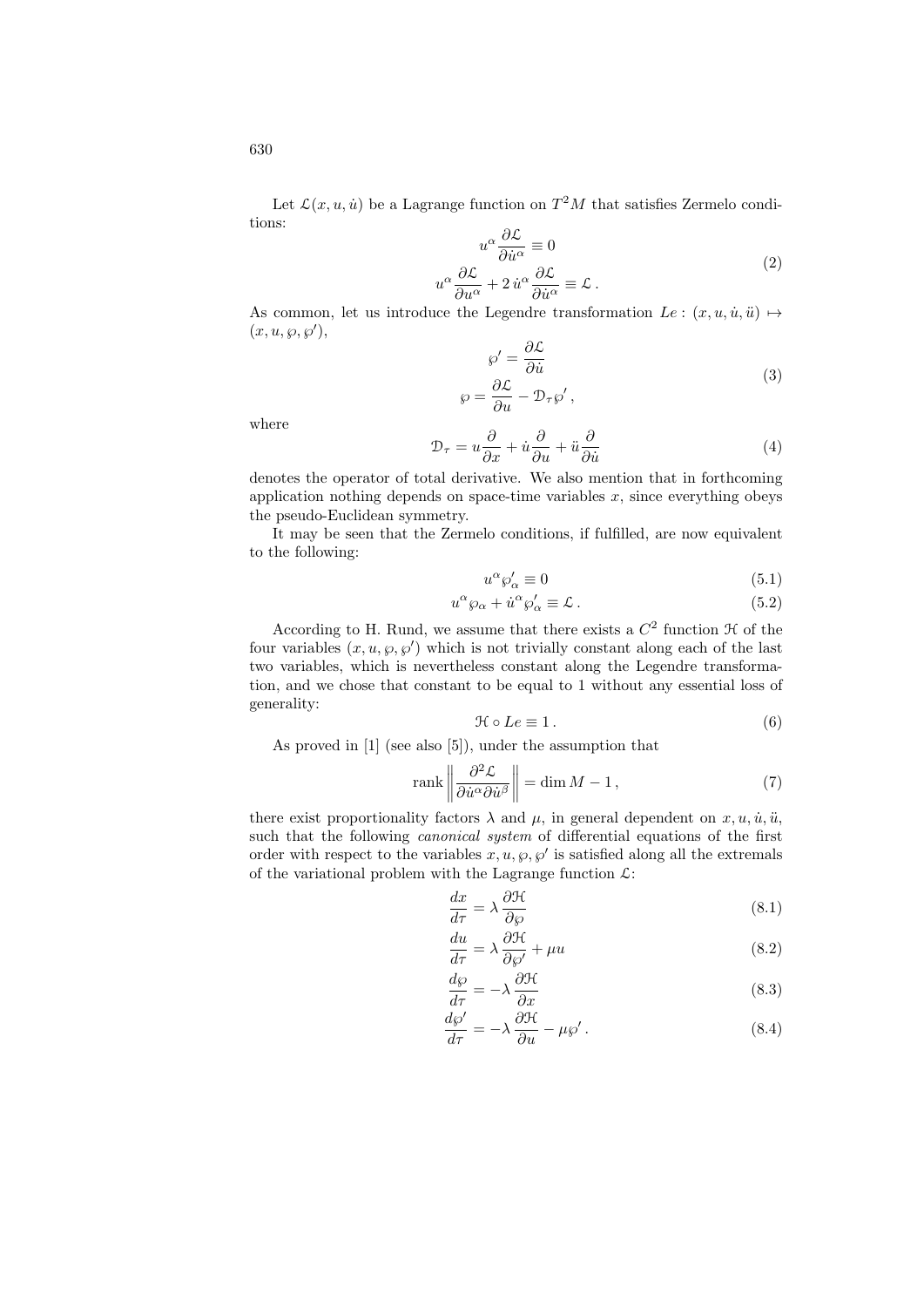Quasi-classical "zitterbewegung" 631

Now the evolution of an arbitrary function  $f$  of the phase space variables  $x$ ,  $u, \varphi, \varphi'$  is given by the famous Poisson bracket

$$
\{f,\mathcal{H}\}\stackrel{\text{def}}{=}\frac{\partial f}{\partial x^{\alpha}}\frac{\partial \mathcal{H}}{\partial \varphi_{\alpha}}+\frac{\partial f}{\partial u^{\alpha}}\frac{\partial \mathcal{H}}{\partial \varphi'_{\alpha}}-\frac{\partial f}{\partial \varphi_{\alpha}}\frac{\partial \mathcal{H}}{\partial x^{\alpha}}-\frac{\partial f}{\partial \varphi'_{\alpha}}\frac{\partial \mathcal{H}}{\partial u^{\alpha}}
$$

as follows [5]

$$
\frac{df}{d\tau} = \lambda \{f, \mathcal{H}\} + \mu \left[ u^{\alpha} \frac{\partial f}{\partial u^{\alpha}} - \wp'_{\alpha} \frac{\partial f}{\partial \wp'_{\alpha}} \right].
$$
\n(9)

### 2 How to obtain the H

The scope of possible functions  $H$  who satisfy  $(6)$  is rather large. But, since every parameter-independent variational problem, posed on  $T^{r}M$ , generates a corresponding formulation on  $C<sup>r</sup>(1, M)$ , and vice versa, one may effectively try a pull-back of the Hamiltonian formulation of the problem on  $C^r(1, M)$  to  $T^rM$ .

Let a variational problem on  $\mathbb{R} \times T^{r}M$  be given in terms of the semi-basic (relative to  $\mathbb R$ ) differential 1-form  $\mathcal L d\tau$ , where  $\mathcal L$  is defined on  $T^rM$  solely and satisfies the Zermelo conditions. And let  $L dx^{\circ}$  be that representative of the corresponding sheaf of equivalent semi-basic (relative to  $M$ ) differential 1-forms on the fibred manifold  $C<sup>r</sup>(1, M)$ , who in the above described coordinates is given by the following relation,

$$
\mathcal{L} d\tau - (L \circ pr) dx^0 = - (L \circ pr) \vartheta,
$$

where

$$
\vartheta = dx^{\circ} - u^{\circ} d\tau \tag{10}
$$

is one of the contact forms on  $J^1(\mathbb{R}, M) \approx \mathbb{R} \times TM$ . Hence

$$
\mathcal{L} = u^{\circ} L \circ pr. \tag{11}
$$

The canonical momenta are being introduced here as usual:

$$
\mathbf{p}' = \frac{\partial L}{\partial \mathbf{v}'}
$$
  

$$
\mathbf{p} = \frac{\partial L}{\partial \mathbf{v}} - D_t \mathbf{p}',
$$
 (12)

where

$$
D_t = \mathsf{v}^i \frac{\partial}{\partial x^i} + \mathsf{v}'^i \frac{\partial}{\partial \mathsf{v}^i} + \mathsf{v}'^i \frac{\partial}{\partial \mathsf{v}'^i}
$$
(13)

denotes the operator of total derivative with respect to  $x^0$ .

The correspondence between the operators (4) and (13) of total derivatives on relevant jet spaces,  $J^2(\mathbb{R}, M)$  and (locally)  $J^2(\mathbb{R}, \mathbb{R}^{\dim M-1})$  seems evident, as in fact it is: whenever f is a local function on  $C^2(1,M)$ , then

$$
\mathcal{D}_{\tau}(\mathbf{f} \circ pr) = u^{\circ} D_{t} \mathbf{f} \circ pr \tag{14}
$$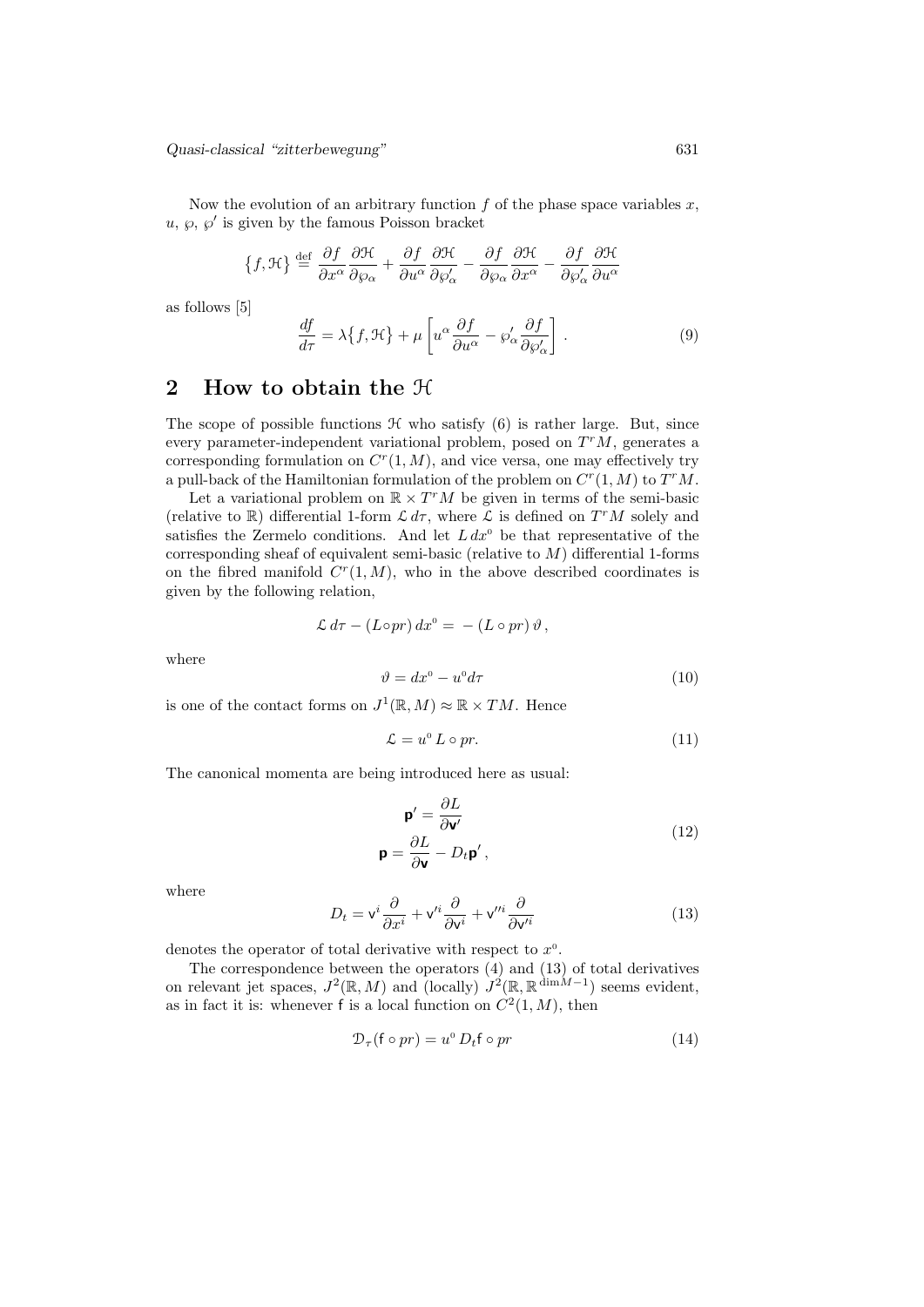It would, however, be of some instructive good to obtain (14) by direct differentiation of the projection  $(1)$ , which, in the  $3<sup>d</sup>$  order, reads in our coordinates:

$$
\mathbf{v} \circ pr = \frac{\mathbf{u}}{u_0}
$$

$$
\mathbf{v}' \circ pr = \frac{\dot{\mathbf{u}}}{u_0^2} - \frac{\dot{u}_0}{u_0^3} \mathbf{u}
$$

$$
\mathbf{v}'' \circ pr = \frac{\ddot{\mathbf{u}}}{u_0^3} - 3 \frac{\dot{u}_0}{u_0^4} \dot{\mathbf{u}} + 3 \left( \frac{\dot{u}_0^2}{u_0^5} - \frac{\ddot{u}_0}{u_0^4} \right) \mathbf{u}.
$$
(15)

With relation  $(14)$  in hand, we are ready now to establish the correspondence between the pair of momenta  $\wp = (\wp_0, \mathbf{\varphi})$  and  $\wp' = (\wp'_0, \mathbf{\varphi}')$  in (3), calculated for the Lagrange function  $\mathcal L$  given by (11), and the pull-back of the momenta in (12):

$$
\wp_0' = u_0 \frac{\partial (L \circ pr)}{\partial \dot{u}_0} = -\frac{1}{u_0^2} \mathbf{u} \left( \frac{\partial L}{\partial \mathbf{v}'} \circ pr \right) = -\frac{1}{u_0^2} \mathbf{u} \left( \mathbf{p}' \circ pr \right); \tag{16.1}
$$

$$
\mathbf{\wp}' = u_0 \frac{\partial (L \circ pr)}{\partial \dot{\mathbf{u}}} = \frac{1}{u_0} \left( \frac{\partial L}{\partial \mathbf{v}'} \circ pr \right) = \frac{1}{u_0} (\mathbf{p}' \circ pr) ; \qquad (16.2)
$$

$$
\wp_{0} = L \circ pr + u_{0} \frac{\partial (L \circ pr)}{\partial u_{0}} - \mathcal{D}_{\tau} \wp'_{0} \quad \text{by the reason of (15), (14) and (16.1)}
$$
\n
$$
= L \circ pr - u_{0} \left[ \frac{1}{u_{0}^{2}} \mathbf{u} \left( \frac{\partial L}{\partial \mathbf{v}} \circ pr \right) + \frac{2}{u_{0}^{3}} \mathbf{u} \left( \frac{\partial L}{\partial \mathbf{v}} \circ pr \right) - \frac{3\dot{u}_{0}}{u_{0}^{4}} \mathbf{u} \left( \frac{\partial L}{\partial \mathbf{v}} \circ pr \right) \right]
$$
\n
$$
- 2 \frac{\dot{u}_{0}}{u_{0}^{3}} \mathbf{u} (\mathbf{p}' \circ pr) + \frac{1}{u_{0}^{2}} \mathbf{u} (\mathbf{p}' \circ pr) + \frac{1}{u_{0}} \mathbf{u} (D_{t} \mathbf{p}' \circ pr)
$$
\n
$$
= L \circ pr - \frac{1}{u_{0}} \mathbf{u} \left( \frac{\partial L}{\partial \mathbf{v}} \circ pr \right) + \frac{\dot{u}_{0}}{u_{0}^{3}} \mathbf{u} (\mathbf{p}' \circ pr) - \frac{1}{u_{0}^{2}} \mathbf{u} (\mathbf{p}' \circ pr) + \frac{1}{u_{0}} \mathbf{u} (D_{t} \mathbf{p}' \circ pr)
$$
\n
$$
= L \circ pr - \mathbf{v} \mathbf{p} \circ pr - \mathbf{v}' \mathbf{p}' \circ pr ; \tag{16.3}
$$

$$
\mathbf{\wp} = u_0 \frac{\partial (L \circ pr)}{\partial \mathbf{u}} - \mathcal{D}_{\tau} \mathbf{\wp}' \quad \text{by the reason of (15), (14) and (16.2)}
$$
\n
$$
= u_0 \left[ \frac{1}{u_0} \left( \frac{\partial L}{\partial \mathbf{v}} \circ pr \right) - \frac{\dot{u}_0}{u_0^3} \left( \frac{\partial L}{\partial \mathbf{v}'} \circ pr \right) \right] + \frac{\dot{u}_0}{u_0^2} \left( \mathbf{p}' \circ pr \right) - D_t \mathbf{p}' \circ pr
$$
\n
$$
= \frac{\partial L}{\partial \mathbf{v}} \circ pr - D_t \mathbf{p}' \circ pr = \mathbf{p} \circ pr. \tag{16.4}
$$

From (16.3) and (16.4) it follows that

$$
\wp u = u_0 \, \text{L} \circ pr - u_0 \, \mathbf{v}' \mathbf{p}' \circ pr \,, \tag{17.1}
$$

whereas from  $(16.1)$  and  $(16.2)$  in view of  $(15)$  it follows that

$$
\wp'\dot{u} = u_0 \mathbf{v}' \mathbf{p}' \circ pr \,,\tag{17.2}
$$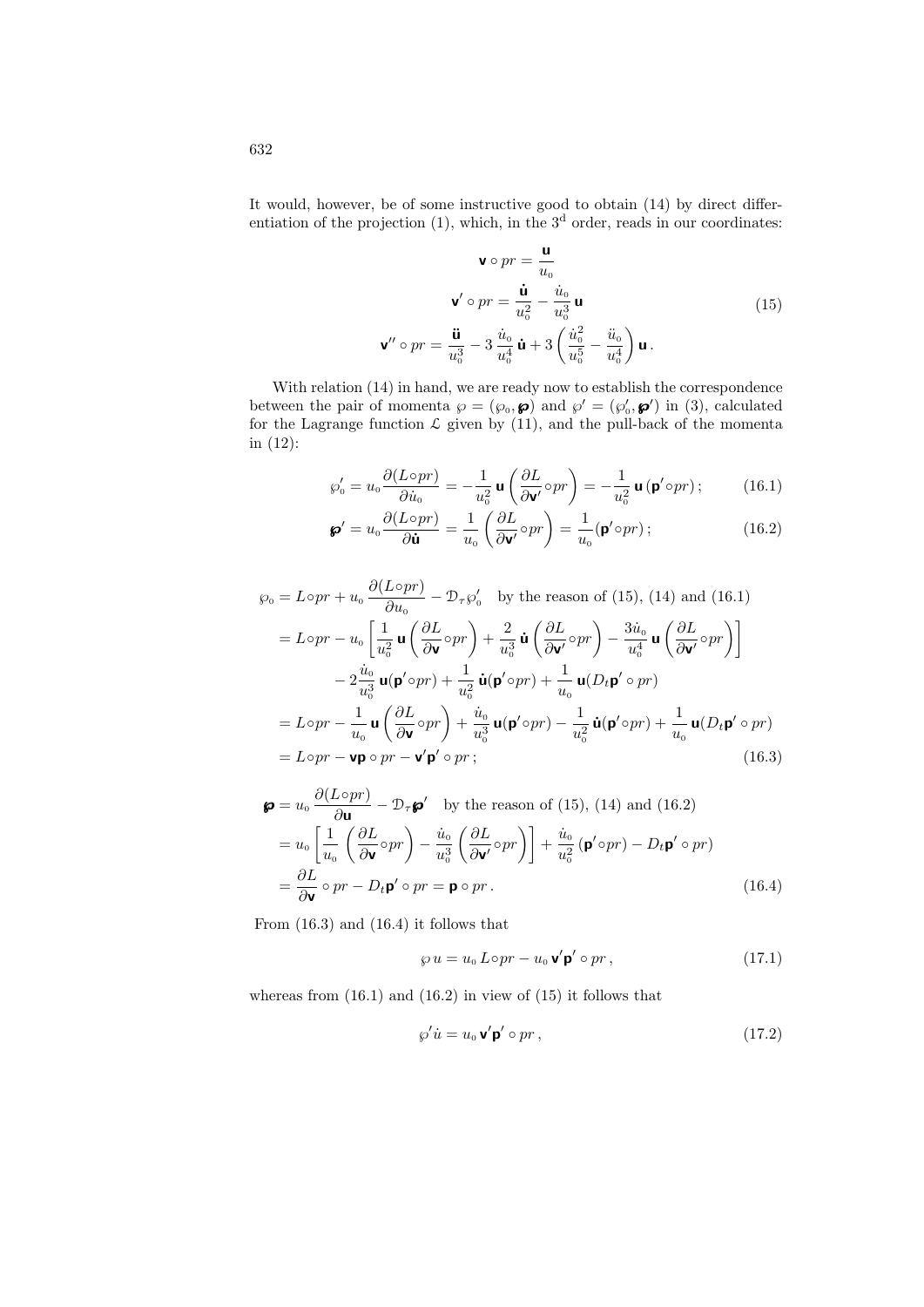Quasi-classical "zitterbewegung" 633

and (5.2) keeps true immediately.

In our further considerations we choose the approach of the generalized Hamiltonian theory as exposed in [4]. Then, in our coordinates, it is best to describe the system evolution by the kernel of the differential two form

$$
\omega = -dH \wedge dx^0 + d\mathbf{p} \wedge d\mathbf{x} + d\mathbf{p}' \wedge d\mathbf{v},\tag{18}
$$

where the exterior product sign ∧ comprises the contraction of vector differential forms, if necessary. Now, it is tentative that on the manifold  $\mathbb{R} \times T^3M$  the evolution of this same system be described by a differential two form of the same shape,

$$
\Omega = -d\mathcal{H} \wedge d\tau + d\wp \wedge dx + d\wp' \wedge du, \qquad (19)
$$

where the momenta  $\wp$  and  $\wp'$  due to the Lagrange function (11).

Conventionally one puts  $H = \mathbf{pv} + \mathbf{p}'\mathbf{v}' - L$ . Under this assumption it is straightforward to calculate the difference between (19) and (18), taking into account the relations (16.2, 16.4) and the Zermelo condition (5.1):

$$
\Omega - pr^* \omega = d(pr^*H + \wp_0) \wedge dx^0 - d\mathcal{H} \wedge d\tau. \tag{20}
$$

We wish that this difference be proportional to the contact form (10), namely,

$$
\Omega - pr^* \omega = \alpha \wedge \vartheta \,. \tag{21}
$$

The simplest reasonable way to comply in (20) with (21) is to put

$$
d\mathcal{H} = u^0 d(pr^*H + \wp_0)
$$
\n(22)

and

$$
\mathcal{H} = u_0 p r^* H + \Psi. \tag{23}
$$

Now proceed to determine this deviating function  $\Psi$ . From (23) we have:

$$
pr^* dH = \frac{d\mathcal{H}}{u_0} + (\Psi - \mathcal{H}) \frac{du_0}{u_0^2} - \frac{d\Psi}{u_0}.
$$
 (24)

It suffices now to substitute (24) into (22) to obtain the relation

$$
\frac{\mathcal{H}-\Psi}{u_0}\,du_0-u_0\,d\wp_0=-\,d\Psi\,,
$$

from where it becomes clear that

$$
\begin{cases} \Psi = u_0 \wp_0 + c \\ \mathcal{H} = c \end{cases}
$$

and also, by the reason of  $(6)$ ,  $c = 1$ .

Hence

$$
\mathcal{H} = u_0 p r^* H + u_0 \wp_0 + 1 \tag{25}
$$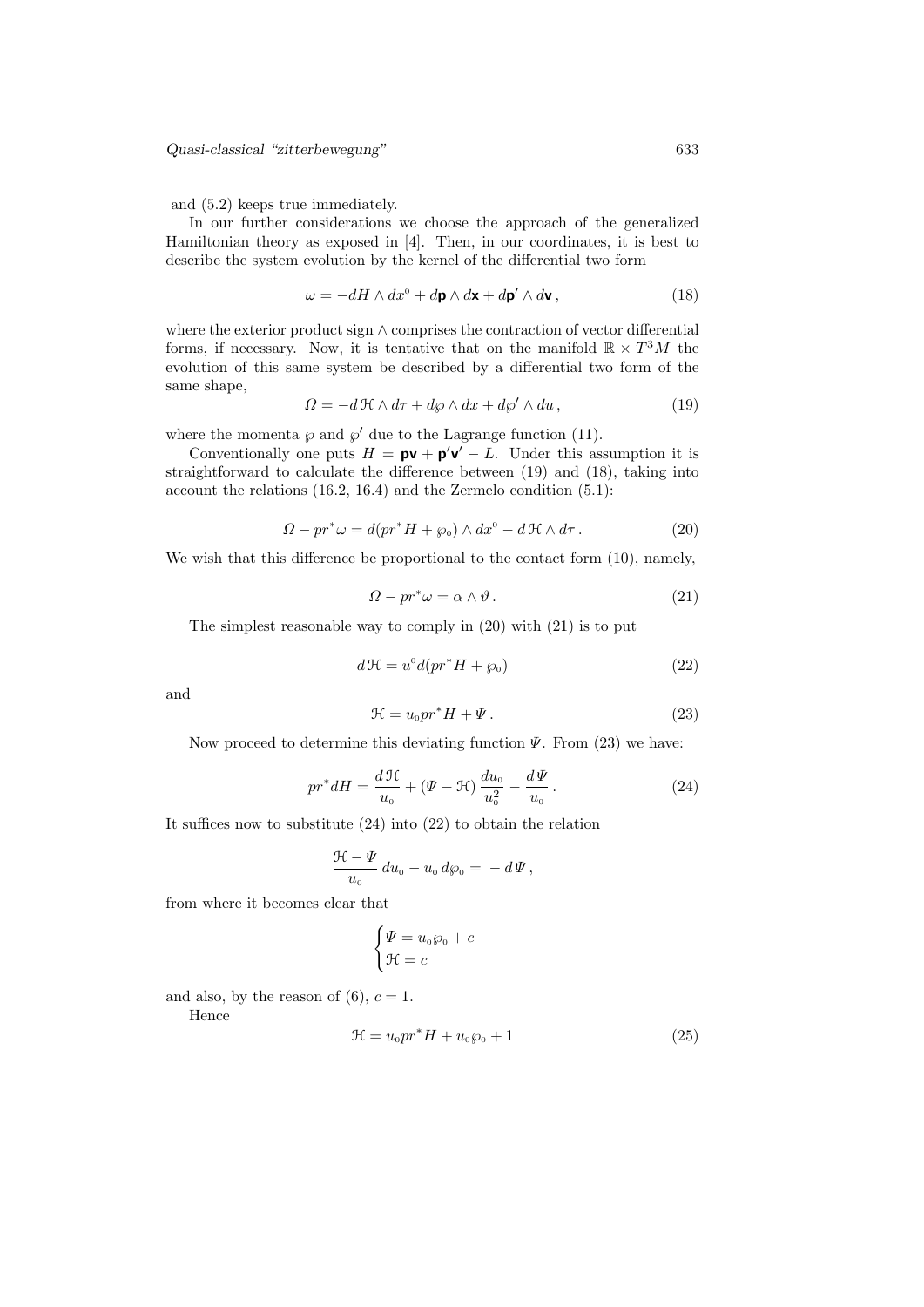## 3 Zitterbewegung of quasiclassical relativistic particle

As far back as 1946 Fritz Bopp developed a second-order Lagrange function for the description of classical particle motion from the second step approximation with respect to the parameter of retard interaction [6]. It seems prominent that the Bopp Lagrangian may be cast into a simple shape in terms of the first curvature of the particle's world line,

$$
k = \frac{\|\dot{u} \wedge u\|}{\|u\|^3},
$$

as follows:

$$
\mathcal{L} \stackrel{\text{def}}{=} a\mathcal{L}_r + A\mathcal{L}_e = \frac{a}{2} ||u||k^2 + \frac{A}{2} ||u|| \,, \tag{26}
$$

where we assume  $a \neq 0$  to confine with (7). This Lagrange function satisfies the Zermelo conditions (2). The first addend in (26),  $\mathcal{L}_r$ , turns out to be of the type considered by H. Rund in [1] (see also [5]). The second addend,  $\mathcal{L}_e$ , is the free particle Lagrange function. According to (11), the corresponding local Lagrange density on  $C^2(1, M)$  may be expressed in coordinates  $x^0$ , **v** and **v**':

$$
L dx^{\text{o}} \stackrel{\text{def}}{=} aL_r dx^{\text{o}} + A L_e dx^{\text{o}}
$$
  
= 
$$
\frac{a}{2} \sqrt{(1 + \mathbf{v}^2)} \left( \frac{\mathbf{v'}^2}{(1 + \mathbf{v}^2)^2} - \frac{(\mathbf{v} \cdot \mathbf{v'})^2}{(1 + \mathbf{v}^2)^3} \right) dx^{\text{o}} + \frac{A}{2} \sqrt{(1 + \mathbf{v}^2)} dx^{\text{o}}.
$$
 (27)

The momenta (12) for this Lagrangian read:

$$
\mathbf{p}'_r = \frac{\mathbf{v}'}{(1+\mathbf{v}^2)^{3/2}} - \frac{\mathbf{v} \cdot \mathbf{v}'}{(1+\mathbf{v}^2)^{5/2}} \, \mathbf{v}
$$

$$
\begin{aligned} \mathbf{p}_r &= -\frac{\mathbf{v}''}{(1+\mathbf{v}^2)^{3/2}} + 3\,\frac{\mathbf{v}\cdot\mathbf{v}'}{(1+\mathbf{v}^2)^{5/2}}\,\mathbf{v}' \\ &\qquad\qquad + \frac{\mathbf{v}\cdot\mathbf{v}''}{(1+\mathbf{v}^2)^{5/2}}\,\mathbf{v} - \frac{1}{2}\frac{\mathbf{v}'^2}{(1+\mathbf{v}^2)^{5/2}}\,\mathbf{v} - \frac{5}{2}\frac{(\mathbf{v}\cdot\mathbf{v}')^2}{(1+\mathbf{v}^2)^{7/2}}\,\mathbf{v} \,. \end{aligned}
$$

We introduce the standard Hamilton function

$$
H = \mathbf{pv} + \mathbf{p}'\mathbf{v}' - L
$$
  

$$
\stackrel{\text{def}}{=} aH_r + AH_e = a\mathbf{p}_r\mathbf{v} + a\mathbf{p}_r'\mathbf{v}' - aL_r + A\mathbf{p}_e\mathbf{v} - AL_e, \quad (28)
$$

because  $\mathbf{p}'_e = 0$ . It is necessary to exclude the variable  $\mathbf{v}'$  in (28). We calculate:

$$
\begin{cases} \mathbf{p}_r' \mathbf{v}' = 2L_r \\ \mathbf{p}_r'{}^2 + (\mathbf{p}_r' \mathbf{v})^2 = 2 \, \frac{L_r}{(1 + \mathbf{v}^2)^{3/2}} \,, \end{cases}
$$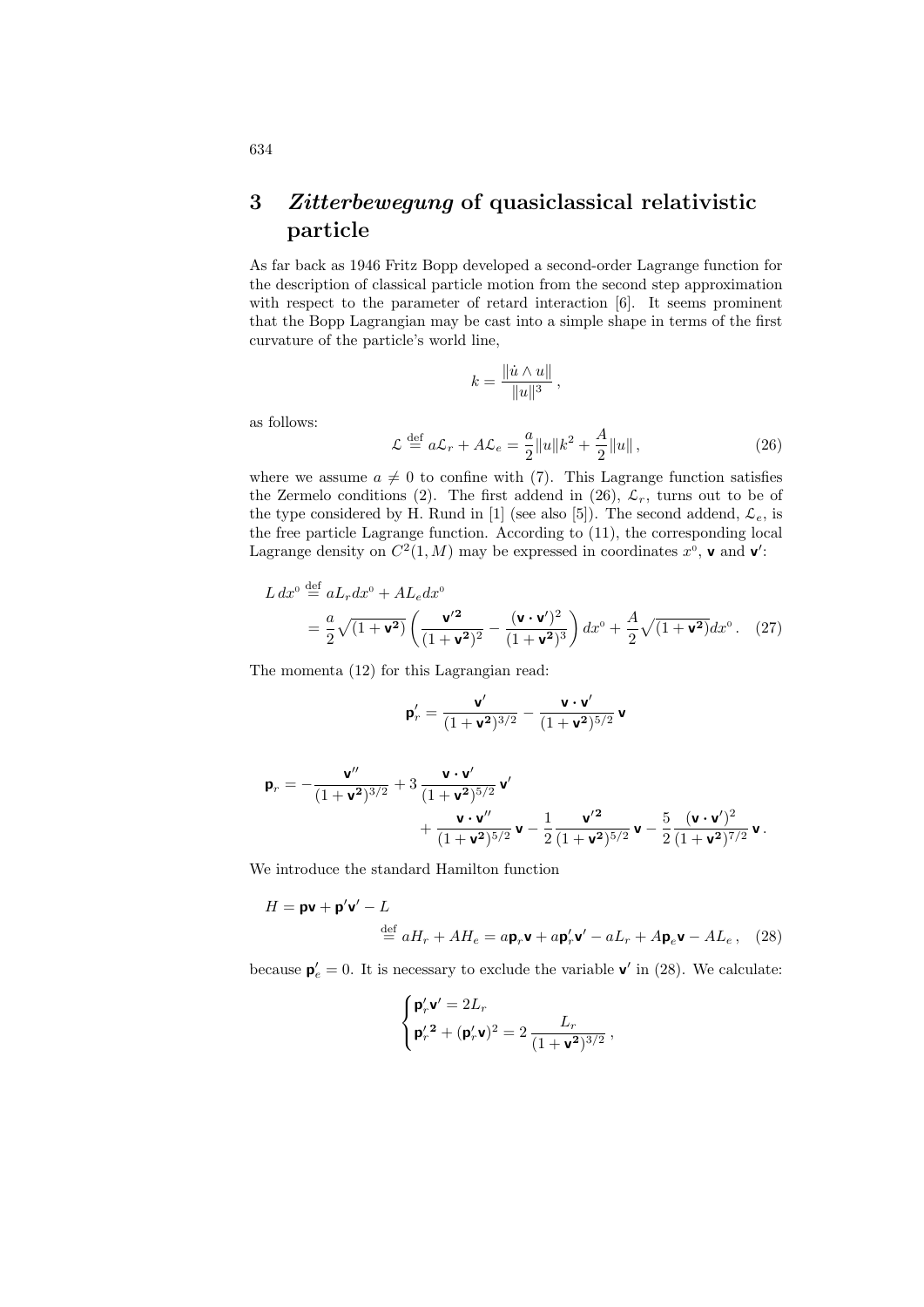and finally the Hamilton function reads

$$
H = \mathbf{pv} + \frac{1}{2a} (1 + \mathbf{v}^2)^{3/2} (\mathbf{p'}^2 + (\mathbf{p'}\mathbf{v})^2) - \frac{A}{2} \sqrt{1 + \mathbf{v}^2}.
$$
 (29)

In his paper [6, page 199], Fritz Bopp asserted: "Der klassischen Bewegung überlagert sich eine Zitterbewegung, die durch die neuen Variabeln v und p' beschrieben wird. Sie führt zu spinartigen Effekten..." \*

Now the Hamilton function on  $T^3M$  may be obtained from  $(25)$ :

$$
\mathcal{H} = \wp u + \frac{1}{2a} ||u||^3 \wp'^2 - \frac{A}{2} ||u|| + 1.
$$
 (30)

Alternatively, one could get the same expression directly from the assertion

$$
\mathcal{H} = \wp u + \wp' \dot{u} - \mathcal{L} + 1,\tag{31}
$$

assuming  $\mathcal L$  be taken from (26). In view of (7), one cannot resolve the Legendre transformation (3) in full, but nevertheless it is possible to eliminate the variable  $\dot{u}$  from (31). First we calculate the momenta for (26)

$$
\wp' = \frac{a}{\|u\|^5} \left[ u^2 \dot{u} - (u \cdot \dot{u})u \right]
$$

$$
\wp = \frac{Au}{2\|u\|} - a \left[ \frac{\ddot{u}}{\|u\|^3} - 3 \frac{u \cdot \dot{u}}{\|u\|^5} \dot{u} - \frac{u \cdot \ddot{u}}{\|u\|^5} u + \frac{\dot{u}^2}{2\|u\|^5} u + \frac{5}{2} \frac{(u\dot{u})^2}{\|u\|^7} u \right].
$$

In the next step we express all those quantities in  $(31)$  wherein the  $\dot{u}$  enters, in terms of  $\wp'$  and u alone

$$
\begin{cases}\n\wp' \dot{u} = \frac{\|u\|^3}{a} \wp'^2 \\
\mathcal{L}_r = \frac{\|u\|^3}{2a^2} \wp'^2,\n\end{cases} (32)
$$

and substitute into (31) to finally achieve the Hamilton function (30).

The approach to building up the Hamilton function in present paper differs from that of H. S. P. Grässer. I was inspired by his treatment of general Lagrange function, quadratic in velocities, in the framework of Finsler space, of which ours is a very special case. But the physical model herein considered demands to include also the free particle term  $\mathcal{L}_e$ .

It is not of much labour now to calculate the fourth-order Euler-Poisson equation of the variational problem with the Lagrange function (26) from the starting point of the Hamilton system (8) with the expression (30) in hand.

<sup>∗</sup>Upon the classical motion some vibrational one superimposes itself that is described by the new variables  $v$  and  $p'$ . It leads to the effects of spin type...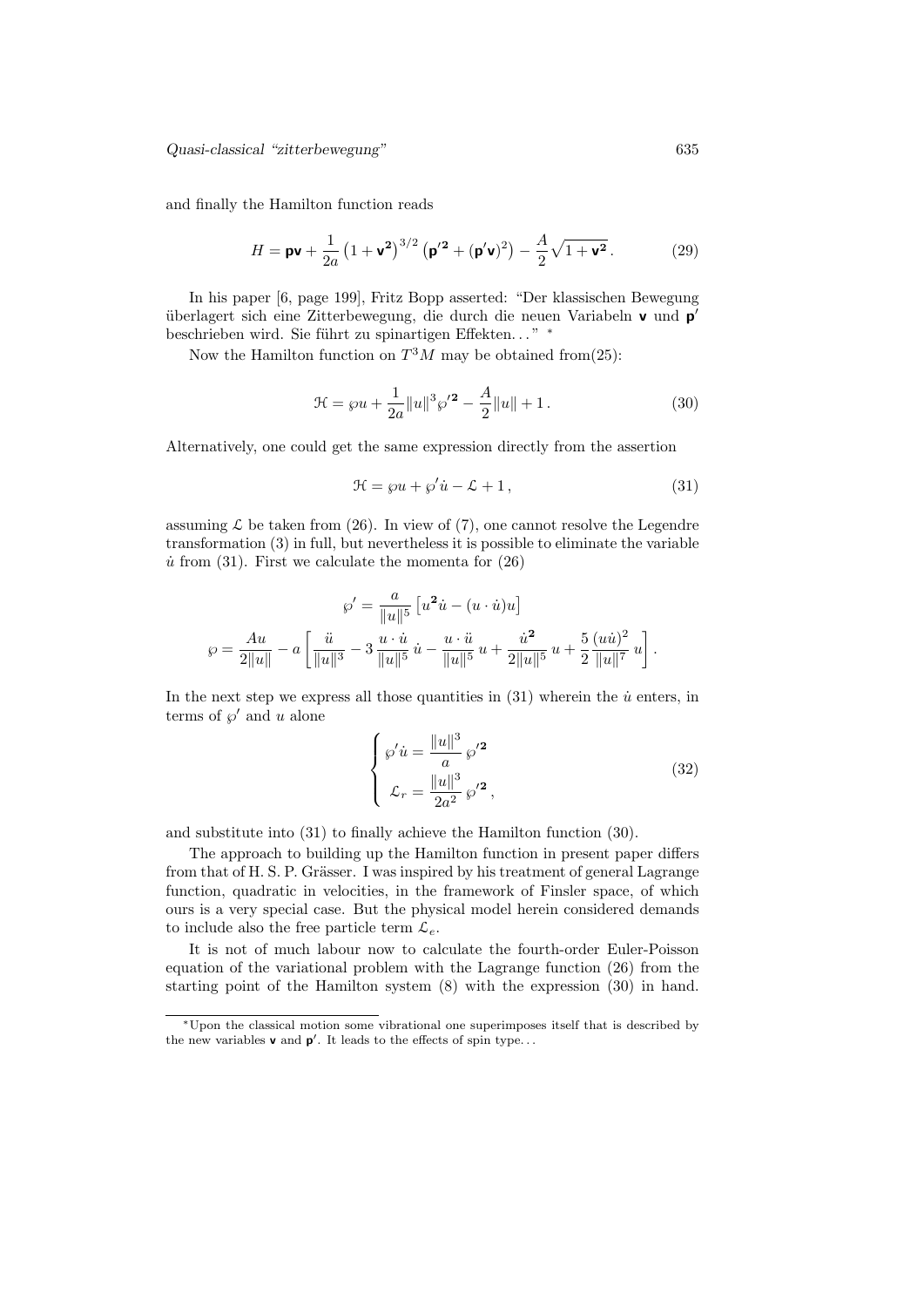For (8) we have:

$$
\begin{cases}\n\frac{dx}{d\tau} = \lambda u, \\
\frac{du}{d\tau} = \lambda \frac{||u||^3}{a} \wp' + \mu u, \\
\frac{d\wp}{d\tau} = 0, \\
\frac{d\wp'}{d\tau} = \frac{A}{2} \lambda \frac{u}{||u||} - \lambda \wp - \frac{3}{2} \lambda \frac{||u||}{a} \wp'^2 u - \mu \wp'.\n\end{cases}
$$

The multiplier  $\mu$  may be obtained from the second equation by contracting it with  $u$  and recalling the Zermelo condition  $(5.1)$ :

$$
\mu = \frac{u \cdot u}{\|u\|^2} \, .
$$

Only at this stage one has the right to put some constraints on the choice of the parameter  $\tau$ . We put  $u^2 = 1$  to obtain

$$
\frac{du}{d\tau} = \frac{\wp'}{a} \tag{33.1}
$$

$$
\frac{d\wp'}{d\tau} = \frac{A}{2}u - \wp - \frac{3}{2a}\wp'^2 u,\tag{33.2}
$$

and it is clear that  $\lambda = 1$  and  $\mu = 0$ , so that the evolution equation (9) regains the traditional shape now.

Next we differentiate the equation (33.1) and substitute the equation (33.2) therein, to obtain

$$
\ddot{u} = \frac{A}{2a}u - \frac{\wp}{a} - \frac{3}{2a^2}\wp'^2 u,
$$
\n(34)

$$
\frac{\wp \dot{u}}{a} = -\ddot{u} \cdot \dot{u},\tag{35}
$$

and, on the other hand, the contraction of (33.1) with (33.2) gives

$$
\wp' \cdot \dot{\wp}' = -a \, \wp \dot{u} \,. \tag{36}
$$

Differentiating (34) once again produces

$$
\dddot{u} = \frac{A}{2a}\dot{u} - \frac{3}{a^2}(\wp' \cdot \dot{\wp}')u - \frac{3}{2a^2}\wp'^2\dot{u},\tag{37}
$$

in where we substitute (36), (33.1), and, sequentially, (35), to finish at the resulting fourth-order equation of motion

$$
\dddot{u} + \left(\frac{3}{2}\dot{u}^2 - \frac{A}{2a}\right)\dot{u} + 3(\dot{u}\cdot\ddot{u})u = 0.
$$
 (38)

636